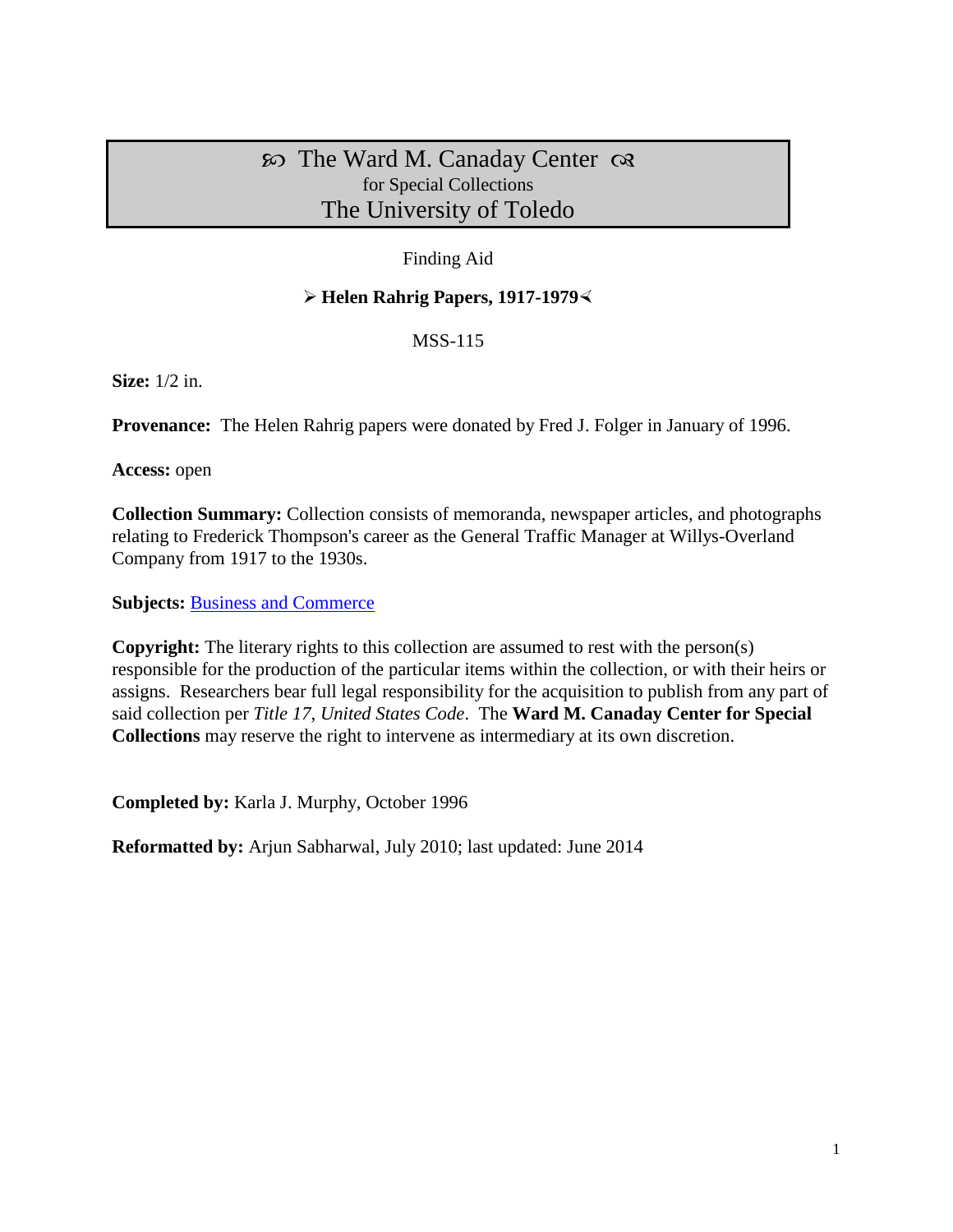#### **Introduction**

The Helen Rahrig Papers include two memos, two newspaper articles from The Blade, and two photographs. All of the materials in this collection were donated by Helen Rahrig, daughter of Frederick H. Thompson, who was at one time the General Traffic Manager of the Willys-Overland Company. The main focus of these documents is on Frederick H. Thompson and his position as the General Traffic Manager with the Willys-Overland Company.

Those people interested in the study of the Willys-Overland Company and how it became the Jeep Corporation would benefit from these papers.

#### **Biographical Sketch**

Frederick H. Thompson was born in Philadelphia (?), Pennsylvania on October 24, 1872. He moved to Detroit in 1890 where he was a Civil Engineer. He soon began work in the traffic department of the New York Central Railroad and remained employed there until April of 1917 when the Willys-Overland Company called him to work in Toledo, Ohio, as the assistant to Ralph Caples.

In 1892, Thompson met and married Florence Alton, who was a secretary at Grand Trunk Railroad. They had five children: Charles (1894-?), Fred, Jr. (1896-?), Helen (1904-), a girl in 1907, and a boy in 1908.

The call from Willys-Overland promoted Thompson to the position of General Traffic Manager and gave him jurisdiction over traffic matters in a total of six Willys-Overland plants. In the early stages of his tenure with Willys-Overland, Thompson was responsible for many assignments having to do with World War I. Later in his career Thompson was to write an article for the Toledo Chamber of Commerce, as well as to be interviewed by Toledo's Business in June of 1931.

After Thompson retired from Willys-Overland, he remained in Toledo until he died on September 26, 1945.

#### **Scope and Content**

Helen Rahrig's papers, while sporadic and small in both scope and content, reflect her interest in and admiration for her father Frederick H. Thompson, as well as the company now known as the Jeep Corporation.

The collection begins with a photographed copy of a memo from R. C. Caples which names Mr. F. H. Thompson, Rahrig's father, as the General Traffic Manager of the Willys-Overland Company. Also included are: a piece of correspondence demarcating a few of Helen Rahrig's own remembrances and two photographs of various men who worked with Thompson. The collection concludes with articles from The Blade which address the razing and subsequent selling of merchandise from the building which once was the headquarters for Willys-Overland.